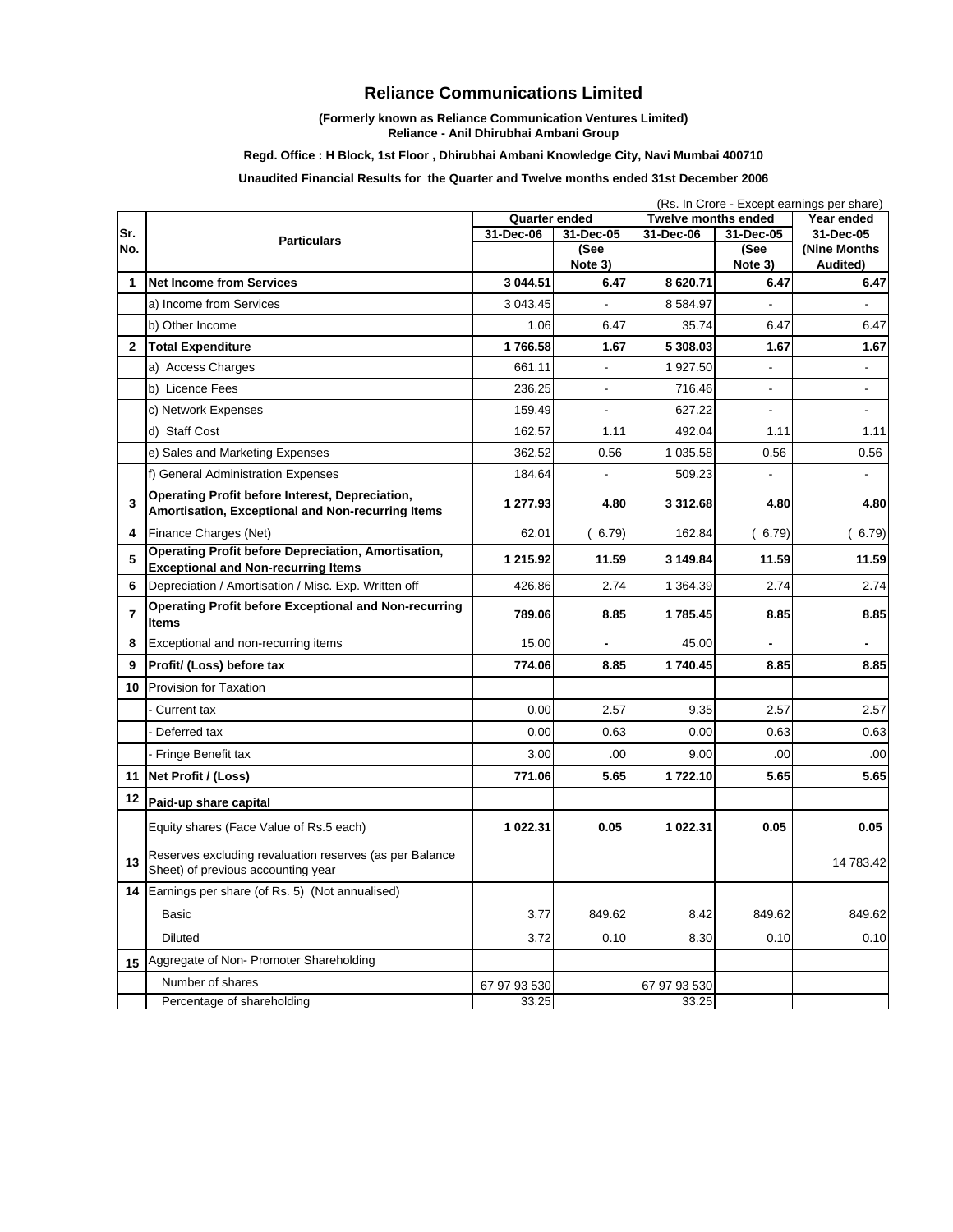| Sr.<br>No. | <b>Particulars</b>                                                 | Quarter ended |                 | Twelve months ended |                          | Year ended               |
|------------|--------------------------------------------------------------------|---------------|-----------------|---------------------|--------------------------|--------------------------|
|            |                                                                    | 31-Dec-06     | 31-Dec-05       | 31-Dec-06           | 31-Dec-05                | 31-Dec-05                |
|            |                                                                    |               | (See<br>Note 3) |                     | (See<br>Note 3)          | (Nine Months<br>Audited) |
|            |                                                                    |               |                 |                     |                          |                          |
|            | <b>Segment Revenue</b>                                             |               |                 |                     |                          |                          |
|            | a) Wireless                                                        | 2,383.55      |                 | 6,642.18            |                          |                          |
|            | b) Global                                                          | 922.78        |                 | 2,742.98            |                          |                          |
|            | c) Broadband                                                       | 228.72        |                 | 545.99              |                          |                          |
|            | d) Others / Unallocated                                            | 1.06          | 6.47            | 35.74               | 6.47                     | 6.47                     |
|            | Total                                                              | 3,536.11      | 6.47            | 9,966.89            | 6.47                     | 6.47                     |
|            | Less: Inter segment Revenue                                        | 491.60        | $\blacksquare$  | 1 346.18            | $\overline{\phantom{0}}$ | $\overline{a}$           |
|            |                                                                    |               |                 |                     |                          |                          |
|            | Net after Inter segment Revenue                                    | 3,044.51      | 6.47            | 8,620.71            | 6.47                     | 6.47                     |
|            | <b>Segment results</b>                                             |               |                 |                     |                          |                          |
|            | Profit / (Loss) before tax and interest from each segment          |               |                 |                     |                          |                          |
|            | a) Wireless                                                        | 562.06        |                 | 1,340.82            |                          | $\overline{\phantom{a}}$ |
|            | b) Global                                                          | 229.86        |                 | 632.10              |                          |                          |
|            | c) Broadband                                                       | 52.31         |                 | 95.56               |                          | ÷,                       |
|            | d) Others / Unallocated                                            | 6.84          | 2.06            | (120.19)            | 2.06                     | 2.06                     |
|            |                                                                    |               |                 |                     |                          |                          |
|            | <b>Total</b>                                                       | 851.07        | 2.06            | 1,948.29            | 2.06                     | 2.06                     |
|            |                                                                    |               |                 |                     |                          |                          |
|            | Less : Finance Charges (Net)                                       | 62.01         | (6.79)          | 162.84              | (6.79)                   | (6.79)                   |
|            | Less : Other Unallocable expenditure net of un-allocable<br>income | 15.00         | 0.00            | 45.00               | 0.00                     | 0.00                     |
|            |                                                                    |               |                 |                     |                          |                          |
|            | <b>Profit Before Tax</b>                                           | 774.06        | 8.85            | 1,740.45            | 8.85                     | 8.85                     |
|            |                                                                    |               |                 |                     |                          |                          |
|            | <b>Capital Employed</b>                                            |               |                 |                     |                          |                          |
|            | (Segment Assets - Segment Liabilities)                             |               |                 |                     |                          |                          |
|            | a) Wireless                                                        |               |                 | 12,687.74           | $\overline{\phantom{a}}$ |                          |
|            | b) Global                                                          |               |                 | 2,634.98            | -                        |                          |
|            | c) Broadband                                                       |               |                 | 1,853.88            | $\blacksquare$           |                          |
|            | d) Others / unallocated                                            |               |                 | 13,640.99           | 15,395.68                | 15,395.68                |
|            | <b>Total</b>                                                       |               |                 | 30,817.59           | 15,395.68                | 15,395.68                |
|            |                                                                    |               |                 |                     |                          |                          |
|            |                                                                    |               |                 |                     |                          |                          |